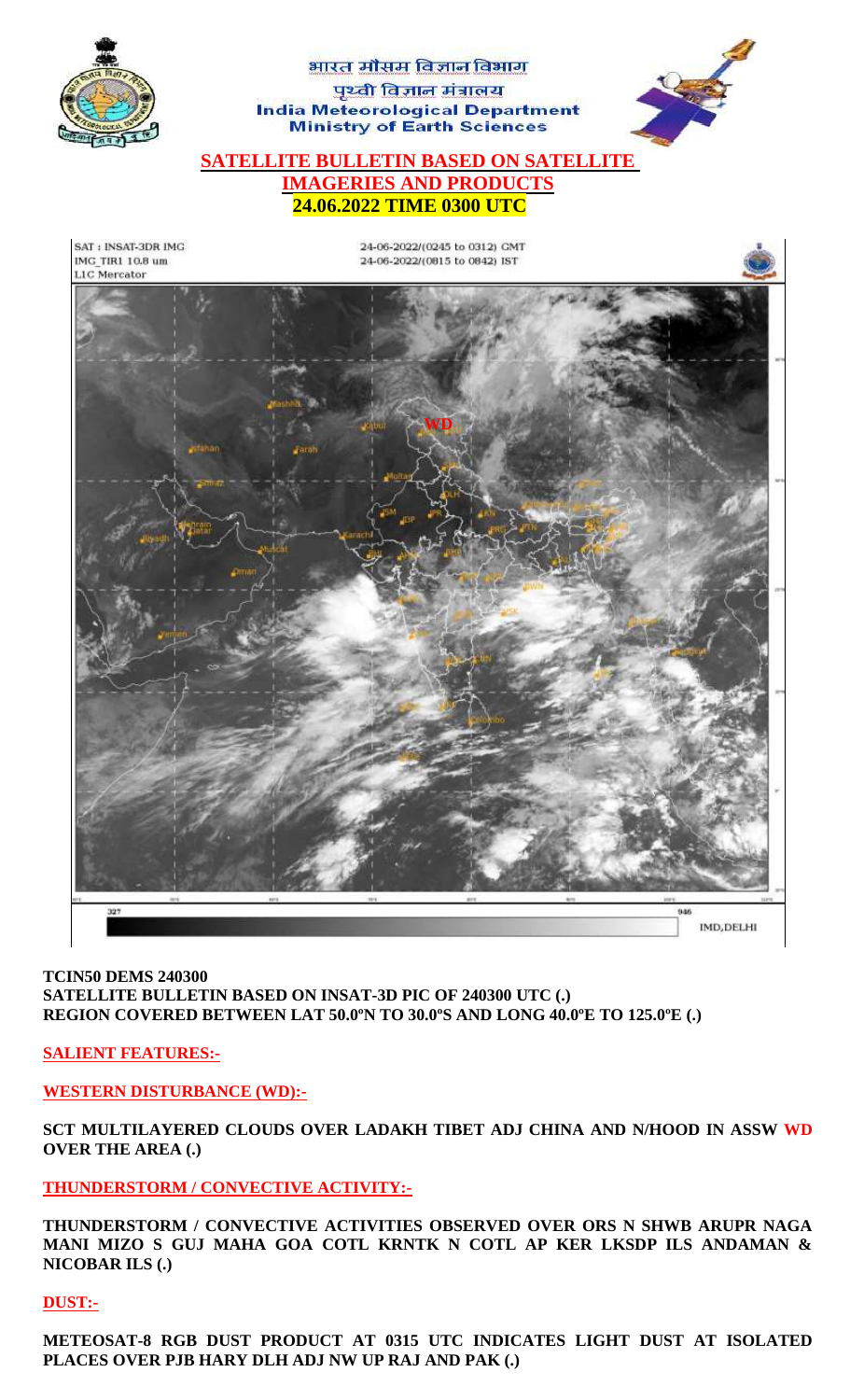### **PRECIPITATION NOWCASTING:- (BASED ON SCOPE NOWCASTING TOOL AT 0000 UTC AT A LEAD TIME OF 03 HRS (MM/HR):-**

# **DATA NOT AVAILABLE (.)**





# **CLOUDS DESCRIPTION WITHIN INDIA:-**

# **NORTH:-**

**SCT LOW/MED CLOUDS WITH EMBDD WK CONVTN OVER LADAKH SW UP (.) SCT LOW/MED CLOUDS OVER N HP N UTRKND E UP (.)**

# **EAST:-**

**SCT TO BKN LOW/MED CLOUDS WITH EMBDD MOD TO INT CONVTN OVER E ORS N SHWB W ARUPR MANI (.) SCT LOW/MED CLOUDS WITH EMBDD WK TO MOD CONVTN OVER EXT N BHR S JHRKND CHTGH W ORS C GWB SKM ASSAM E MEGHA E ARUPR NAGA N MIZO N TRP (.)SCT LOW/MED CLOUDS OVER REST BHR N JHRKND W MEGHA S MIZO S TRP (.)**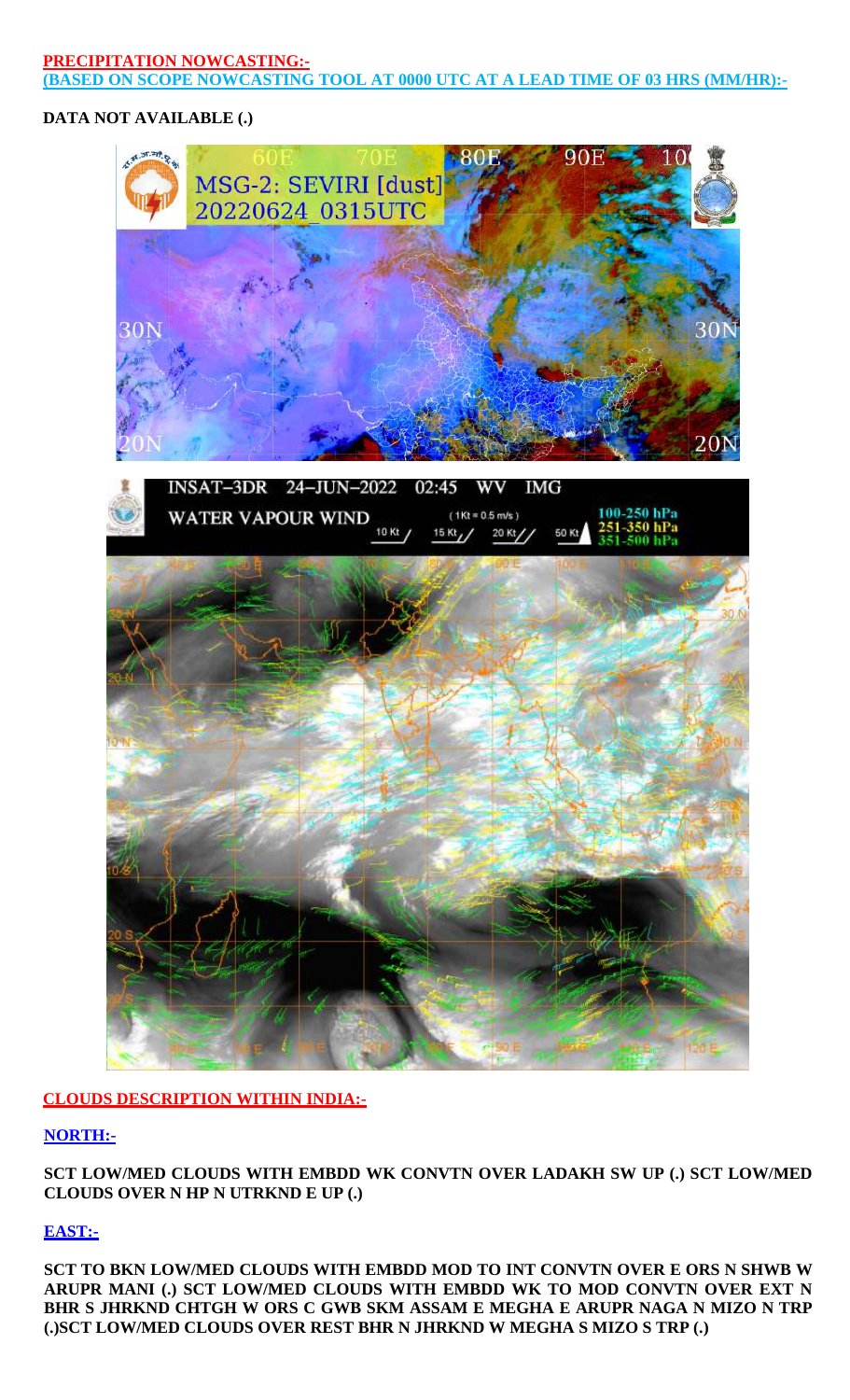#### **WEST:-**

**SCT TO BKN LOW/MED CLOUDS WITH EMBDD MOD TO INT CONVTN OVER KKN GOA AND WK TO MOD CONVTN OVER SE RAJ MP SW GUJ REST MAHA (.) SCT LOW/MED CLOUDS OVER N GUJ (.)**

### **SOUTH:-**

**SCT TO BKN LOW/MED CLOUDS WITH EMBDD INT TO V INT CONVTN OVER N COTL AP (MINIMUM CTT MINUS 80 DEG C) (.) SCT LOW/MED CLOUDS WITH EMBDD MOD TO INT CONVTN OVER N COTL KRNTK S KER (.) SCT LOW/MED CLOUDS WITH EMBDD WK TO MOD CONVTN OVER REST KRNTK TLNGN S COTL AP N KER S TN (.) SCT LOW/MED CLOUDS OVER RYLSM N TN (.)**

### **ARABIAN SEA:-**

**SCT TO BKN LOW/MED CLOUDS WITH EMBDD INT TO V INT CONVTN OVER EC ARSEA (.) SCT LOW/MED CLOUDS WITH EMBDD MOD TO INT CONVTN OVER SE ARSEA COMORIN AREA AND WK TO MOD CONVTN OVER WC ARSEA (.)** 

### **BAY OF BENGAL & ANDAMAN SEA:-**

**SCT TO BKN LOW/MED CLOUDS WITH EMBDD INT TO V INT CONVTN OVER NORTH BAY ADJ CENTRAL & SE BAY S ANDAMAN SEA (.) SCT LOW/MED CLOUDS WITH EMBDD MOD TO INT CONVTN OVER N ANDAMAN SEA (.)**

### **CLOUDS DESCRIPTION OUTSIDE INDIA:-**



**SCT LOW/MED CLOUDS WITH EMBDD MOD TO INT CONVTN OVER S SRI LANKA MALDIVES NEPAL BHUTAN TIBET CHINA YELLOW SEA E CHINA SEA MYANMAR THAILAND GULF OF THAILAND CAMBODIA LAOS VIETNAM GULF OF TONKIN SUMATRA STR OF MALACCA MALAYSIA BORNEO SOUTH CHINA SEA JAVA ILS & SEA CELEBES ILS & SEA PHILIPPINES SULU SEA AND OVER INDIAN OCEAN BET LAT 5.0N TO 16.0S LONG 45.0E TO 110.0E (.)** 

**TOO 24/0930 HRS IST=**

**NNNN**

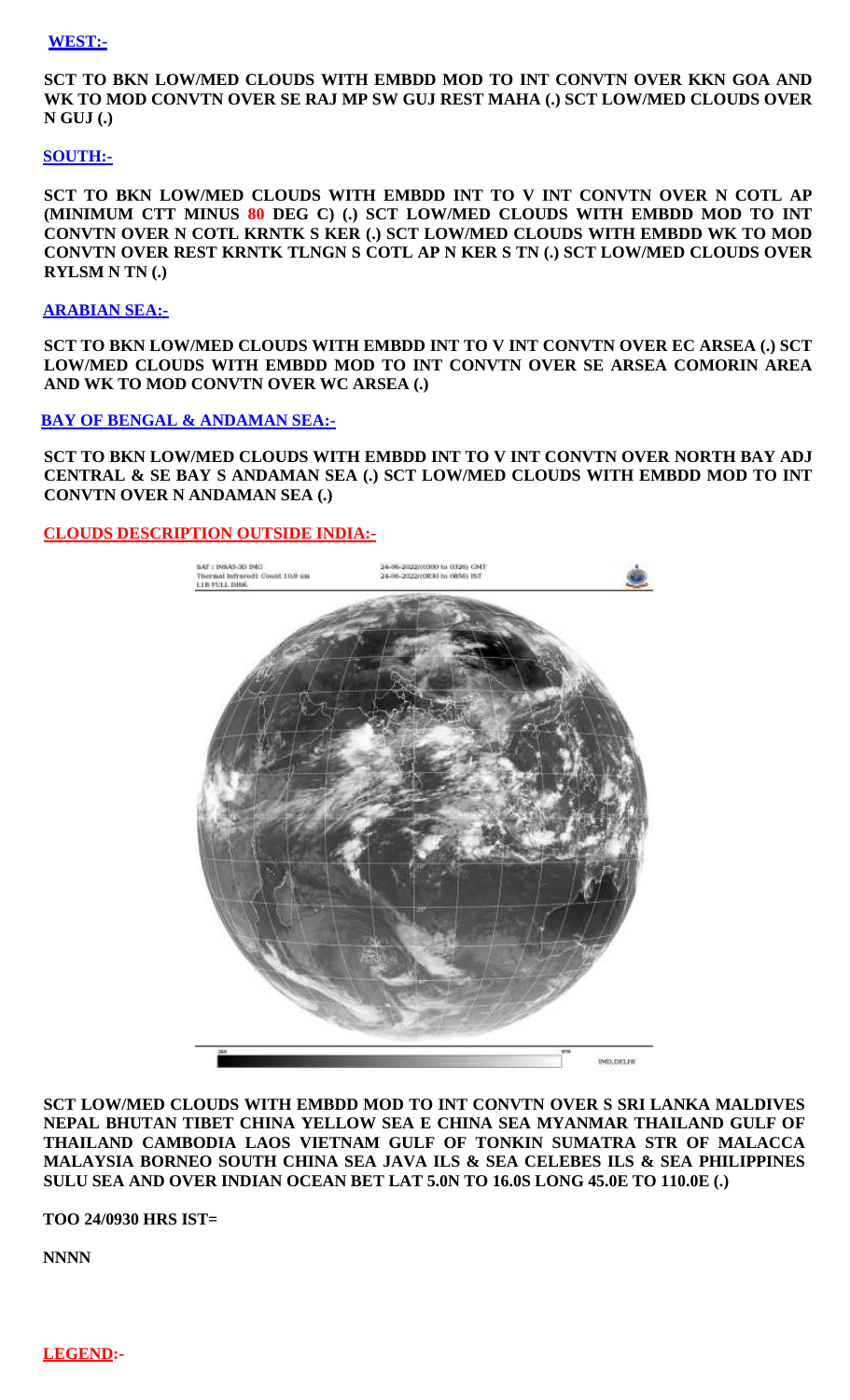| <b>REGION</b> | <b>NORTH</b> | <b>J&amp;K HP PJB HARY DLH UP UTRKND</b>                               |
|---------------|--------------|------------------------------------------------------------------------|
|               | <b>EAST</b>  | <b>BHR JHRKND CHTGH OR WB SKM</b><br><b>NORTH- EAST STATES</b>         |
|               | <b>WEST</b>  | <b>RAJ MP GUJ MAHA GOA</b>                                             |
|               | <b>SOUTH</b> | <b>TLNGN AP KRNTK KER TN LKSDP</b><br><b>ANDAMAN &amp; NICOBAR ILS</b> |

| <b>CLOUD DISTRIBUTION</b>               | <b>ISOL</b>         | <b>ISOLATED (LESS THAN 25%)</b> |
|-----------------------------------------|---------------------|---------------------------------|
|                                         | <b>SCT</b>          | <b>SCATTERED (25 TO 50%)</b>    |
|                                         | <b>BKN</b>          | <b>BROKEN</b> (51 TO 75%)       |
|                                         | <b>SLD</b>          | <b>SOLID (GREATER THAN 75%)</b> |
| <b>CLOUDS TOP</b><br><b>TEMPERATURE</b> | <b>CTT</b>          | <b>CLOUD TOP TEMPERATURE</b>    |
|                                         |                     |                                 |
|                                         | <b>WK CONVTN</b>    | <b>WEAK CONVECTION</b>          |
|                                         |                     | (CTT GREATER THAN-25°C)         |
| <b>CONVECTION</b>                       | <b>MOD CONVTN</b>   | <b>MODERATE CONVECTION</b>      |
|                                         |                     | (CTT BETWEEN -25°C TO -40°C)    |
|                                         | <b>INT CONVTN</b>   | <b>INTENSE CONVECTION</b>       |
|                                         |                     | (CTT BETWEEN -41°C TO -70°C)    |
|                                         | <b>V INT CONVTN</b> | <b>VERY INTENSE CONVECTION</b>  |
|                                         |                     | (CTT LESS THAN -70°C)           |
| METEOROLOGICAL SUB-                     | <b>ARUPR</b>        | <b>ARUNACHAL PRADESH</b>        |
| <b>DIVISIONS, STATES &amp;</b>          |                     |                                 |
| <b>UNION TERITORIES</b>                 | <b>BHR</b>          | <b>BIHAR</b>                    |
|                                         | <b>CHTGH</b>        | <b>CHHATTISGARH</b>             |
|                                         | <b>COTLAP</b>       | <b>COASTAL ANDHRA PRADESH</b>   |
|                                         | <b>COTL KRNTK</b>   | <b>COASTAL KARNATAKA</b>        |
|                                         | <b>COTL ORS</b>     | <b>COASTAL ORISSA</b>           |
|                                         | <b>GUJ</b>          | <b>GUJARAT</b>                  |
|                                         | <b>GWB</b>          | <b>GANGETIC WEST BENGAL</b>     |
|                                         | <b>HARY</b>         | <b>HARYANA</b>                  |
|                                         | <b>DLH</b>          | <b>DELHI</b>                    |
|                                         | HP                  | <b>HIMACHAL PRADESH</b>         |
|                                         | <b>J&amp;K</b>      | <b>JAMMU AND KASHMIR</b>        |
|                                         | <b>JHRKND</b>       | <b>JHARKHAND</b>                |
|                                         | <b>KER</b>          | <b>KERALA</b>                   |
|                                         | <b>KKN</b>          | <b>KONKAN</b>                   |
|                                         | <b>LKSDP</b>        | <b>LAKSHADWEEP</b>              |
|                                         | <b>M MAHA</b>       | MADHYA MAHARASHTRA              |
|                                         | <b>MAHA</b>         | <b>MAHARASHTRA</b>              |
|                                         | <b>MANI</b>         | <b>MANIPUR</b>                  |
|                                         | <b>MEGHA</b>        | <b>MEGHALAYA</b>                |
|                                         | <b>MIZO</b>         | <b>MIZORAM</b>                  |
|                                         | <b>MP</b>           | <b>MADHYA PRADESH</b>           |
|                                         | <b>MRTHWD</b>       | <b>MARATHWADA</b>               |
|                                         | <b>NAGA</b>         | <b>NAGALAND</b>                 |
|                                         | N COTL AP           | NORTH COASTAL ANDHRA PRADESH    |